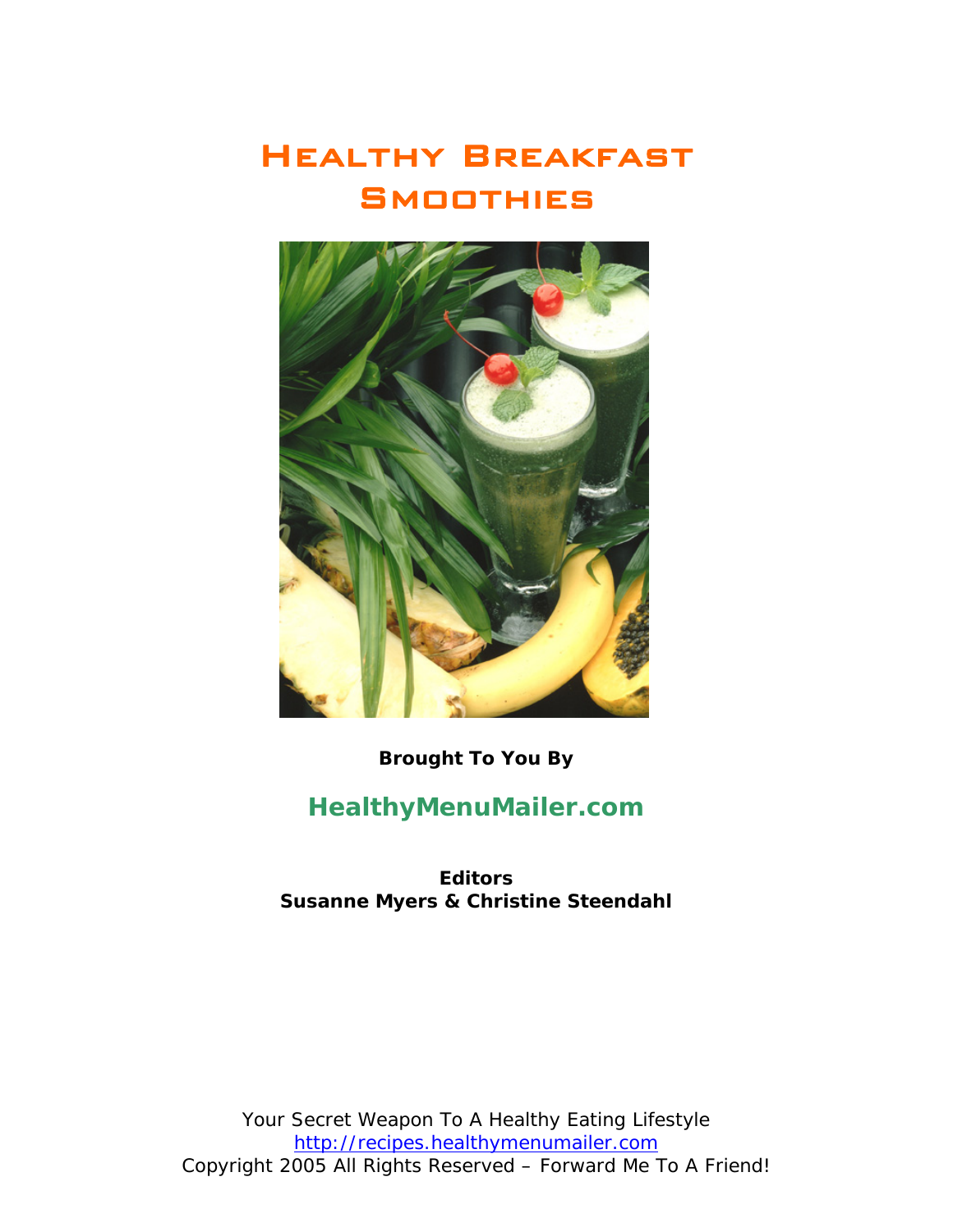## **Table of Content**

### **Introduction Fruity Smoothies**

**Strawberry-Banana Breakfast Smoothie**

**Orange Splash Smoothie** 

**Tropical Fruit Shake** 

**Blueberry Smoothie** 

### **Cereal and Bran Shakes**

**Fruit Bran Milk Shake Sunny Start Smoothie Oatmeal Smoothie**

### **For The Coffee Lover**

**Banana Coffee Smoothie** 

**Mocha Java Smoothie** 

### **All About Soy**

**Chocolate Banana Soy Smoothie Peanut Butter Banana Soy Smoothie Coffee Banana Soy Smoothie**

### **Protein Blasts**

**Banana Berry Protein Shake Breakfast Protein Smoothie**

### **Low Carb Smoothies**

**Low-Carb Strawberry Smoothie Non-Dairy Peach Smoothie**

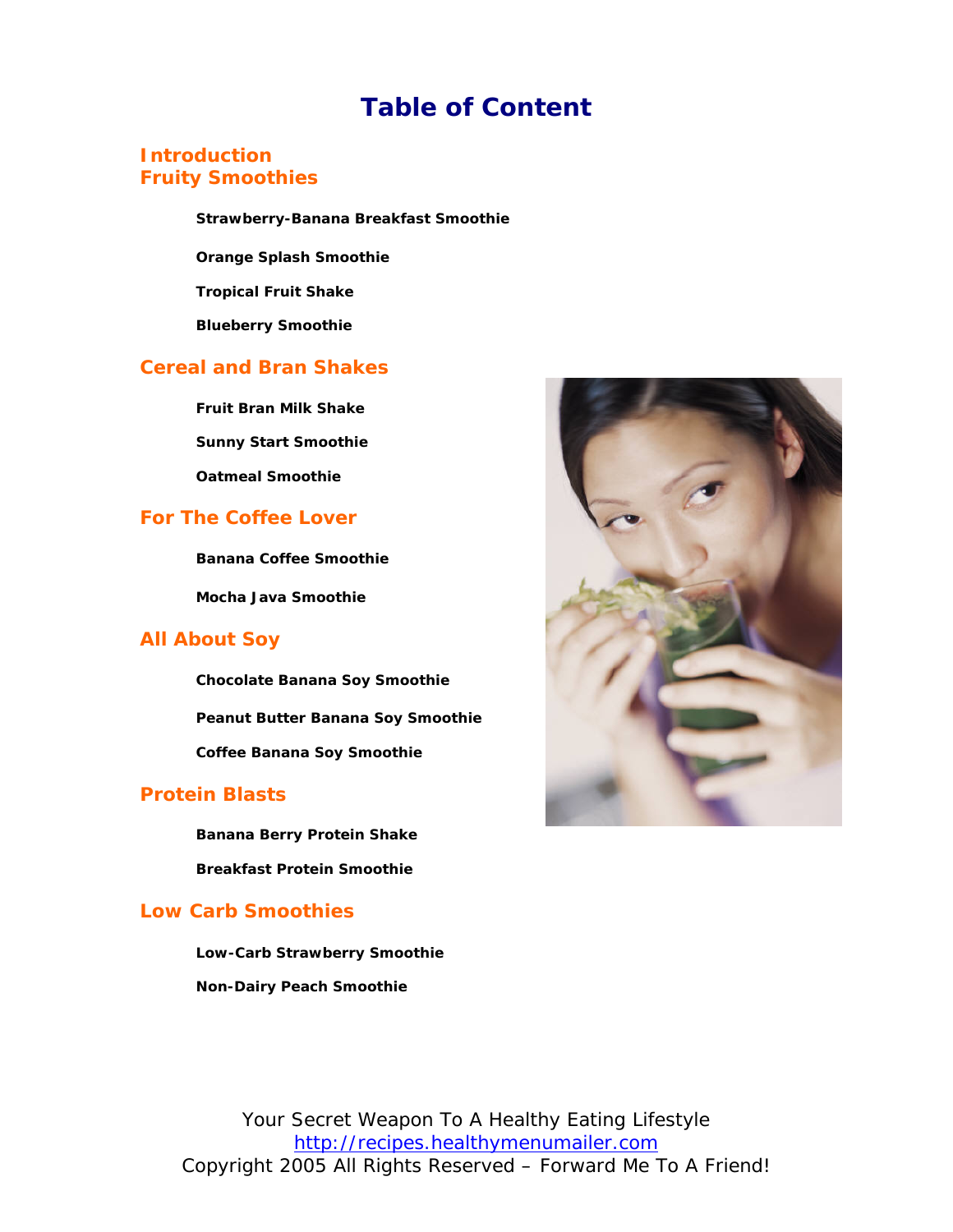## **Introduction**



## **Why Should I Eat Breakfast?**

Breakfast is the most important meal of the day. It gives us the energy to make it through the day and keeps our metabolism high as well. It's easy to skip breakfast with everything we have going on in the morning. After all, we have to walk the dog, get the kids ready for school, feed the cat, iron the blouse we're planning on wearing to the office etc. Fixing a healthy and nutritious breakfast just doesn't seem to fit in.

## **How Am I Supposed To Find Time To Cook Breakfast Every Morning?**

The solution is a breakfast smoothie. You'll find quick and easy recipes for a variety of smoothies in this ebook. The nutritious shakes blend together in a matter of minutes. Just pour your favorite breakfast smoothie in an insulated cup and you have breakfast to go.

### **What About Dinner?**

Evening can be almost as hectic for many of us. We have the best intentions to feed our families nutritious meals, but then reality sets in. We spend all day driving the kids around, or are running late because of a long meeting at work and before we know it is 6 pm and there isn't a green vegetable or lean piece of meat in the fridge.

That's where we come in. Each week we send you 7 healthy and nutritious dinner recipes along with a grocery list. No more reason to order take-out or a pizza. You will have everything you need to cook a healthy dinner for your family. Give us a try today at [recipes.healthymenumailer.com](http://recipes.healthymenumailer.com)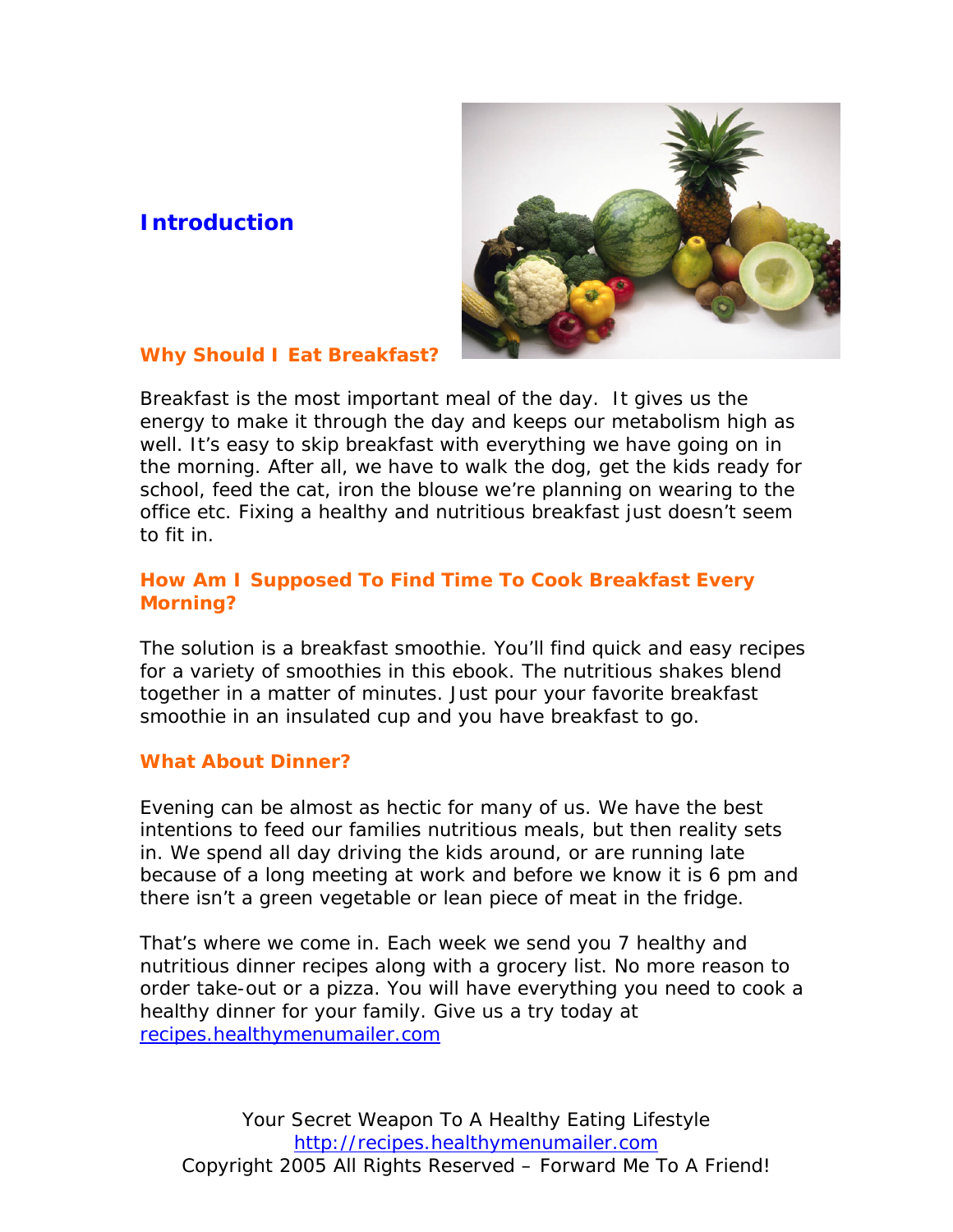## **Fruity Smoothies**

#### **Strawberry-Banana Breakfast Smoothie**

One Serving

- 1 cup orange juice
- 3 tbsp nonfat dry milk powder
- 1/2 banana; cut into pieces
- 10 fresh strawberries; hulled
- 3 ice cubes

Combine all the ingredients in your blender. Blend until thick and frothy.

Nutritional Facts Per Serving:

| Calories           | 209           |  |
|--------------------|---------------|--|
| <b>Total Fat</b>   | 0 grams       |  |
| Saturated Fat      | 0 grams       |  |
| Cholesterol        | 0 milligrams  |  |
| Sodium             | 70 milligrams |  |
| Total Carbohydrate | 45 grams      |  |
| Dietary Fiber      | 1 grams       |  |
| Sugars             | 29 grams      |  |
| Protein            | 7 grams       |  |



#### **Orange Splash Smoothie**

Two Servings

- 1 6-ounce can frozen orange juice concentrate
- 1 cup cold water
- 1 cup non-fat milk
- 1/3 cup sugar
- 1 teaspoon vanilla extract
- 10 ice cubes

Combine the first five ingredients in a blender; process at high speed. Add ice cubes, a few at a time, blending until smooth.

| Nutritional Facts Per Serving: |               |
|--------------------------------|---------------|
| Calories                       | 190           |
| Total Fat                      | 0 grams       |
| Saturated Fat                  | 0 grams       |
| Cholesterol                    | 2 milligrams  |
| Sodium                         | 62 milligrams |
| Total Carbohydrate             | 45 grams      |
| Dietary Fiber                  | 0 grams       |
| Sugars                         | 44 grams      |
| Protein                        | 4 grams       |
|                                |               |

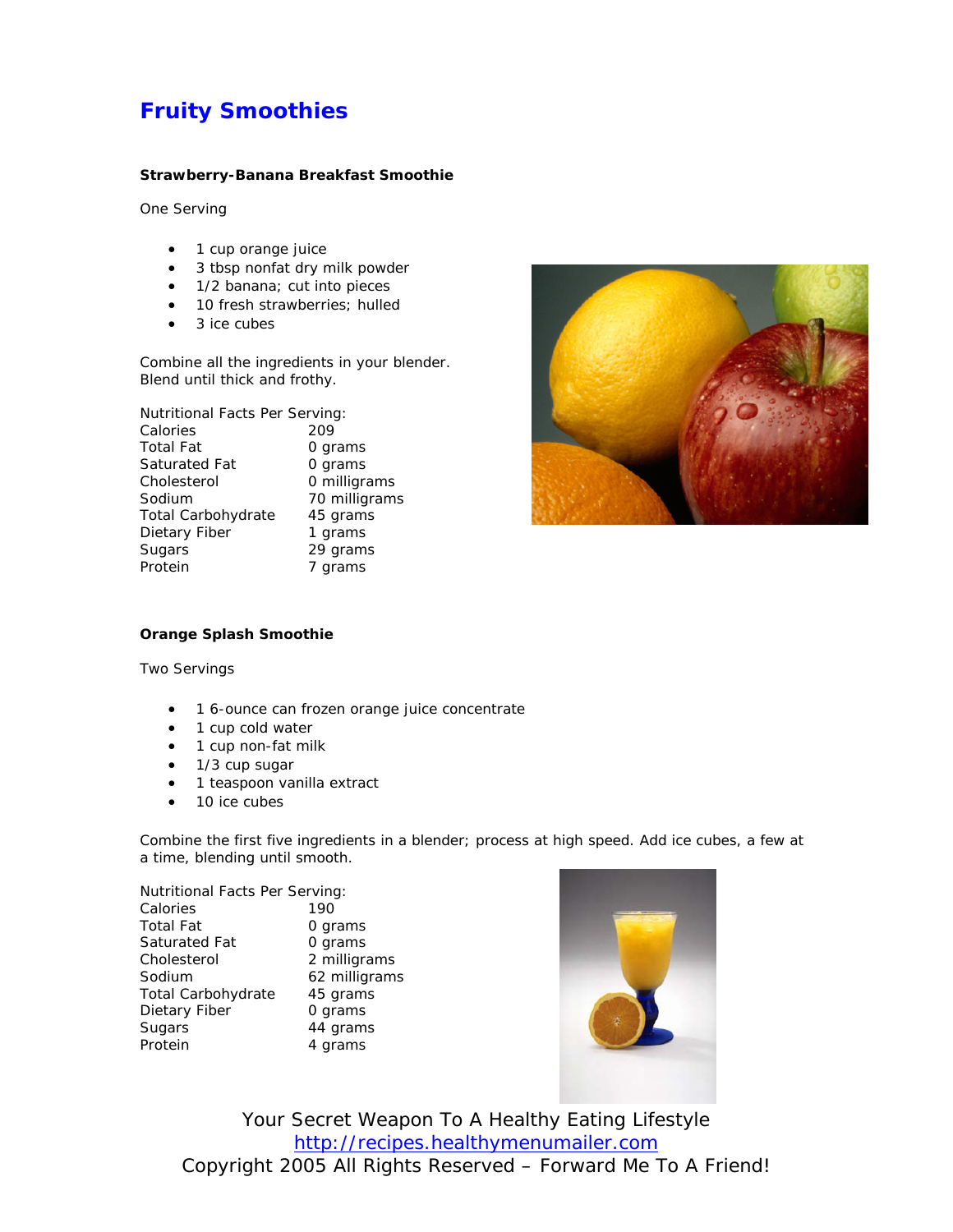#### **Tropical Fruit Shake**

One Serving

- 1/2 mango
- 2 Tablespoon frozen pina coloda mix (non-alcoholic)
- 1/2 banana -- frozen
- 4 strawberries -- frozen
- 6 ice cubes
- 1 and 1/4 cup cold water

Combine all ingredients in a blender and blend until smooth.

| Nutritional Facts Per Serving: |               |
|--------------------------------|---------------|
| Calories                       | 149           |
| <b>Total Fat</b>               | 2 grams       |
| Saturated Fat                  | 0 grams       |
| Cholesterol                    | 0 milligrams  |
| Sodium                         | 10 milligrams |
| <b>Total Carbohydrate</b>      | 30 grams      |
| Dietary Fiber                  | 1 grams       |
| Sugars                         | 18 grams      |
| Protein                        | 0 grams       |



#### **Blueberry Smoothie**

Two Servings

- 1 pint fresh blueberries or 2 cups (10 oz.) frozen blueberries -- slightly thawed
- 1 cup pineapple or orange juice
- 1 container (8 oz.) lowfat vanilla yogurt
- 2 teaspoon sugar

Combine all ingredients in your blender and blend until smooth.

Nutritional Facts Per Serving: Calories 175 Total Fat 2 grams Saturated Fat 1 grams Cholesterol 8 milligrams Sodium 80 milligrams Total Carbohydrate 35 grams Dietary Fiber 0 grams Sugars 32 grams Protein 6 grams

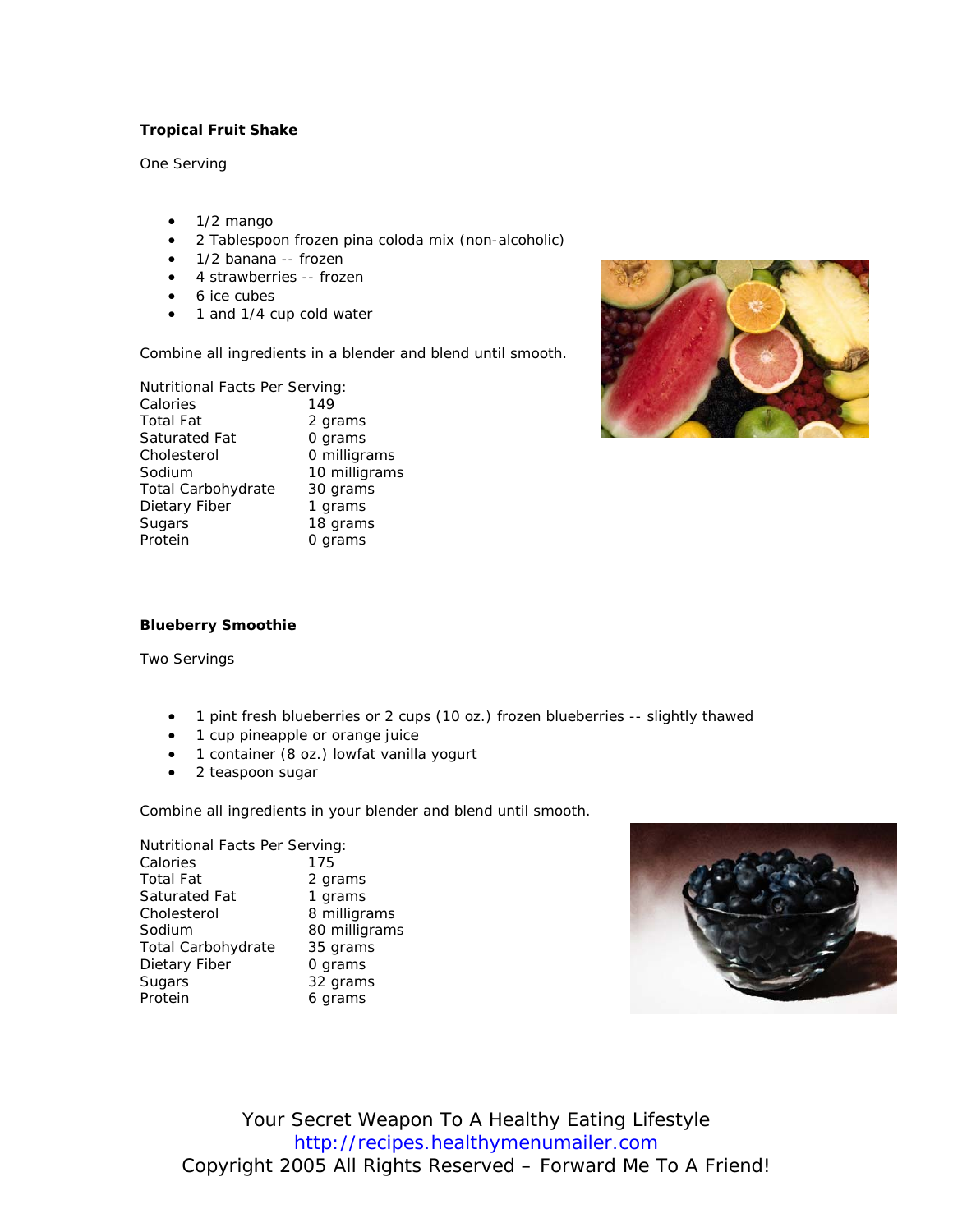## **Cereal and Bran Shakes**

#### **Fruit Bran Milk Shake**

One Serving

- 2 cups Skim milk
- 1/4 cup All bran cereal
- 1/4 tsp Cinnamon
- 1/2 tsp Vanilla
- 1 Medium apple (sliced)

Freeze 1 1/2 cups of the milk in a cube tray overnight. Put the bran, cinnamon, vanilla, and apple into a blender. Add the remaining 1/2 cup of milk. Blend for 20 seconds.

Continue blending and slowly, one at a time; add of the frozen milk cubes.

Nutritional Facts Per Serving: Calories 261 Total Fat 1 grams Saturated Fat 0 grams Cholesterol 10 milligrams Sodium 320 milligrams Total Carbohydrate 52 grams Dietary Fiber 11 grams Sugars 22 grams Protein 17 grams

#### **Sunny Start Smoothie**

Two Servings

- 1 cup of orange juice
- 2 bananas cut
- 2 Tablespoons of honey
- 1 orange peeled and cut
- 1/4 cup of granola

Combine all ingredients in a blender and blend until smooth.

| Nutritional Facts Per Serving: |               |
|--------------------------------|---------------|
| Calories                       | 296           |
| Total Fat                      | 2 grams       |
| Saturated Fat                  | 0 grams       |
| Cholesterol                    | 0 milligrams  |
| Sodium                         | 30 milligrams |
| Total Carbohydrate             | 71 grams      |
| Dietary Fiber                  | 6 grams       |
| Sugars                         | 27 grams      |
| Protein                        | 4 grams       |
|                                |               |

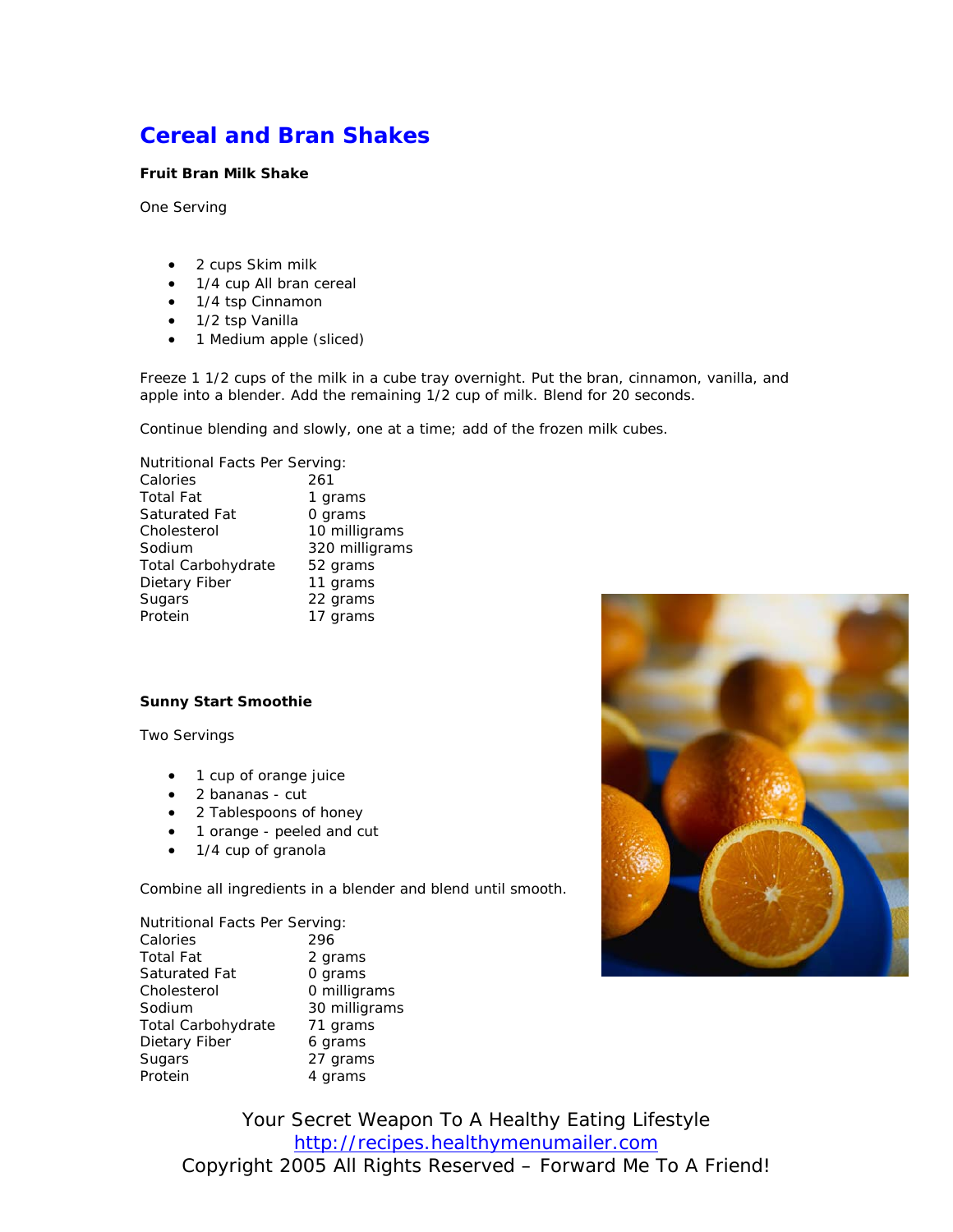#### **Oatmeal Smoothie**

One Serving

- 1 cup apple juice
- 1 frozen banana
- 3 heaping tablespoons of uncooked oatmeal
- 3 tablespoons of maple syrup
- additional frozen fruit if desired

Combine all ingredients in a blender and blend until smooth.

Nutritional Facts Per Serving: (Without Additional Fruit)

| Calories           | 375            |
|--------------------|----------------|
| Total Fat          | 2 grams        |
| Saturated Fat      | 0 grams        |
| Cholesterol        | 0 milligrams   |
| Sodium             | 106 milligrams |
| Total Carbohydrate | 90 grams       |
| Dietary Fiber      | 4 grams        |
| Sugars             | 43 grams       |
| Protein            | 3 grams        |
|                    |                |

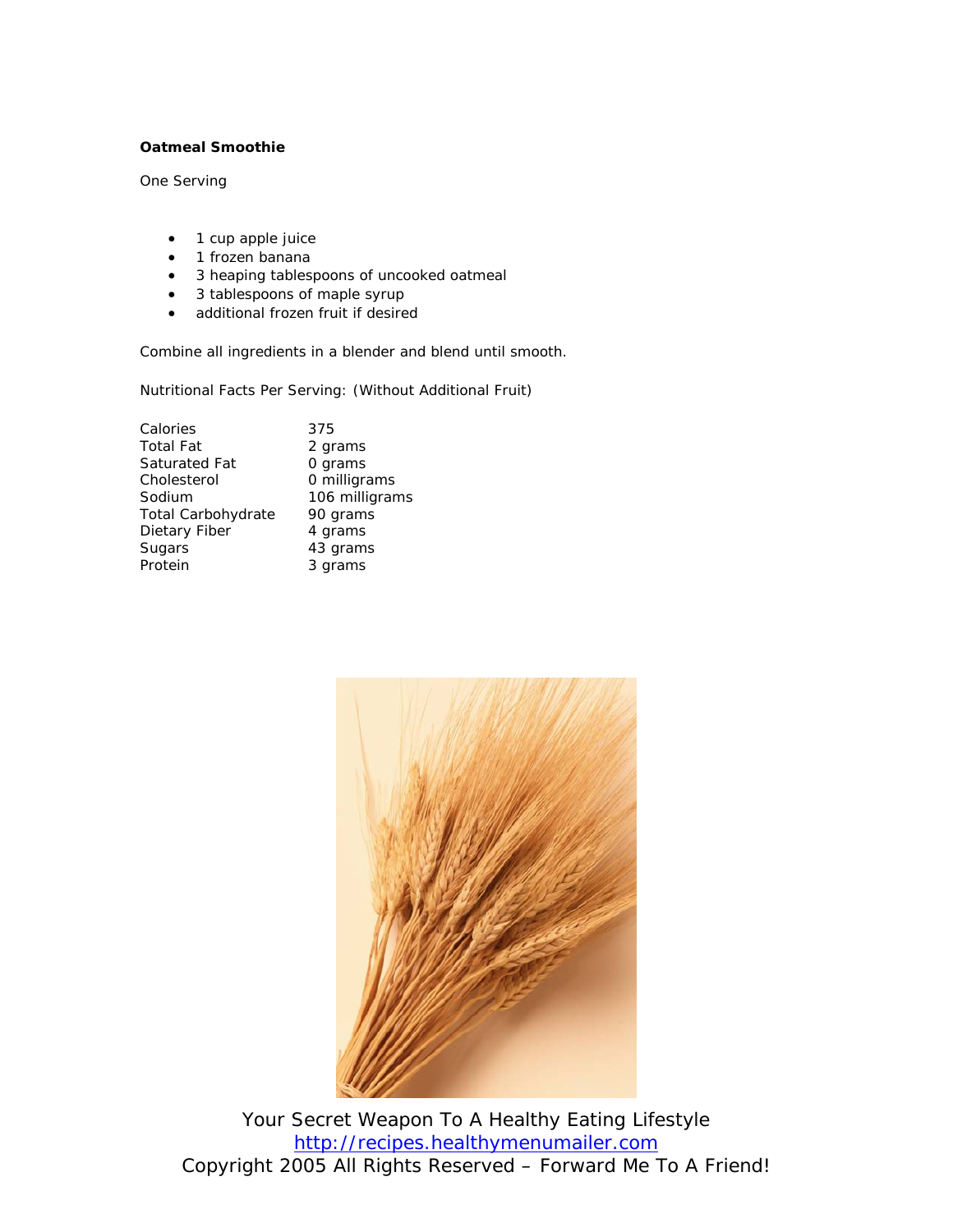## **For The Coffee Lover**

#### **Banana Coffee Smoothie**

Two Servings

- 2 small frozen bananas
- 1 and 1/2 cups low fat milk
- 1 (8oz.) container low-fat coffee yogurt
- 1/4 teaspoon ground cinnamon
- Dash nutmeg

Combine frozen bananas, milk, yogurt, cinnamon, and nutmeg in a blender and blend till smooth.

| Nutritional Facts Per Serving: |                |
|--------------------------------|----------------|
| Calories                       | 275            |
| <b>Total Fat</b>               | 2 grams        |
| Saturated Fat                  | 1 grams        |
| Cholesterol                    | 11 milligrams  |
| Sodium                         | 174 milligrams |
| Total Carbohydrate             | 52 grams       |
| Dietary Fiber                  | 3 grams        |
| Sugars                         | 25 grams       |
| Protein                        | 12 grams       |

#### **Mocha Java Smoothie**

One Serving

- 1 cup vanilla soymilk
- 1 and 1/2 cup ice
- 1/3 cup tofu firm
- 3/4 cup bananas -- sliced/frozen
- 1/4 cup chocolate syrup
- 2 teaspoons instant coffee

In a blender, combine all ingredients. Blend until smooth.

| Nutritional Facts Per Serving: |               |
|--------------------------------|---------------|
| Calories                       | 229           |
| <b>Total Fat</b>               | 1 grams       |
| Saturated Fat                  | 0 grams       |
| Cholesterol                    | 0 milligrams  |
| Sodium                         | 85 milligrams |
| Total Carbohydrate             | 52 grams      |
| Dietary Fiber                  | 4 grams       |
| Sugars                         | 11 grams      |
| Protein                        | 3 grams       |

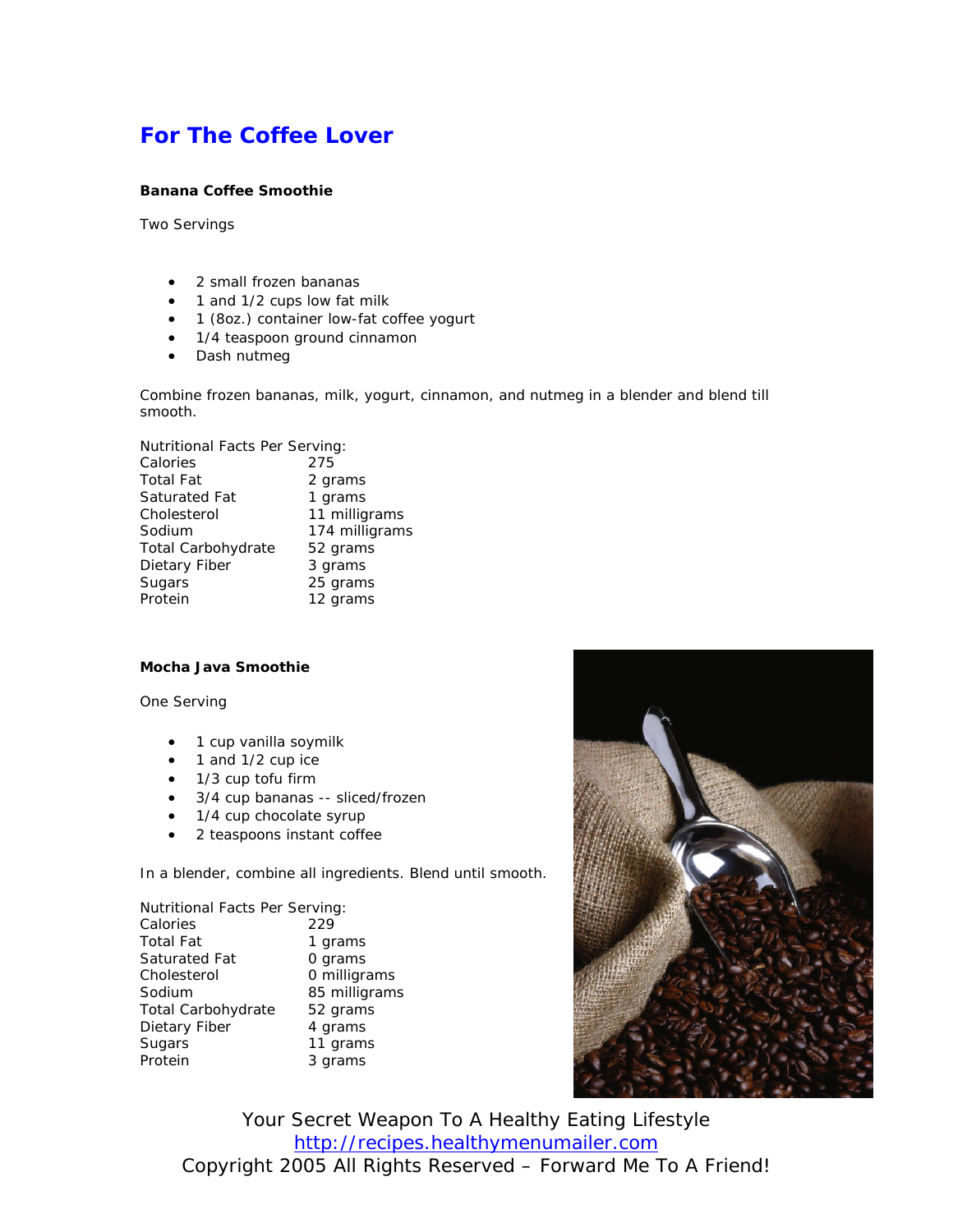## **All About Soy**

#### **Chocolate Banana Soy Smoothie**

One Serving

- 1 cup soy milk (plain or vanilla)
- 1 medium banana quartered
- 2 tablespoons chocolate syrup
- 3 ice cubes

Add all ingredients to the blender and blend until smooth.

| Nutritional Facts Per Serving: |               |
|--------------------------------|---------------|
| Calories                       | 177           |
| Total Fat                      | 1 grams       |
| Saturated Fat                  | 0 grams       |
| Cholesterol                    | 0 milligrams  |
| Sodium                         | 85 milligrams |
| Total Carbohydrate             | 40 grams      |
| Dietary Fiber                  | 3 grams       |
| Sugars                         | 11 grams      |
| Protein                        | 3 grams       |

#### **Peanut Butter Banana Soy Smoothie**

One Serving

- 1 cup soy milk (plain or vanilla)
- 1 medium banana quartered
- 1 tablespoon peanut butter
- 3 ice cubes

Add all ingredients to the blender and blend until smooth.

Nutritional Facts Per Serving: Calories Calories 177 Total Fat 1 grams Saturated Fat 0 grams Cholesterol 0 milligrams Sodium 85 milligrams Total Carbohydrate 40 grams Dietary Fiber 3 grams Sugars 11 grams Protein 3 grams

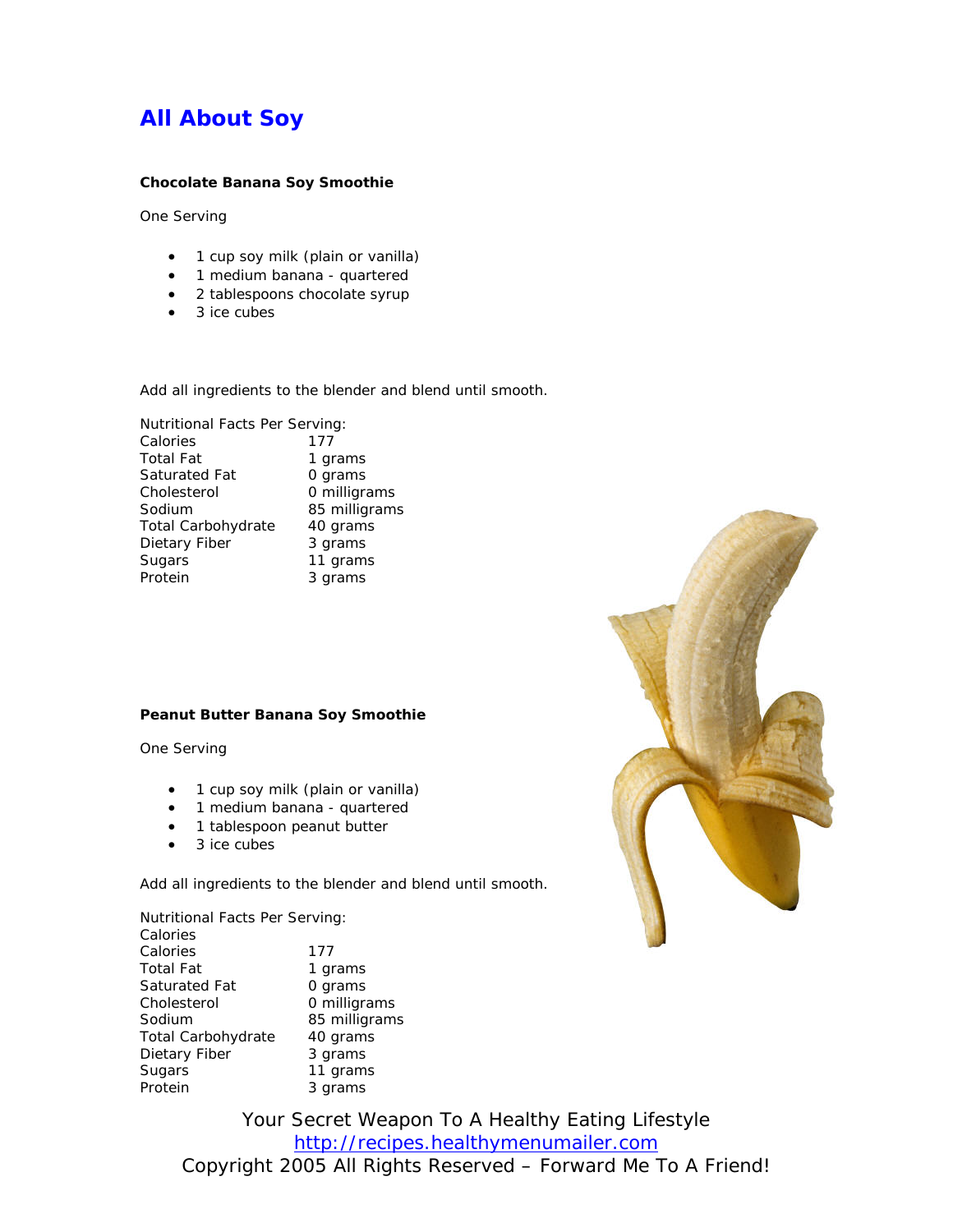#### **Coffee Banana Soy Smoothie**

Two Servings

- 2 bananas (frozen)
- 1 and 1/2 cups vanilla soy milk
- 1 8-ounce cup of coffee yogurt
- 1/4 teaspoon cinnamon
- Dash ground nutmeg
- 2 or 3 ice cubes

Cut bananas into chunks. Put all ingredients in the blender and mix until smooth.

| Nutritional Facts Per Serving: |                |
|--------------------------------|----------------|
| Calories                       | 265            |
| Total Fat                      | 2 grams        |
| Saturated Fat                  | 1 grams        |
| Cholesterol                    | 8 milligrams   |
| Sodium                         | 144 milligrams |
| Total Carbohydrate             | 54 grams       |
| Dietary Fiber                  | 3 grams        |
| Sugars                         | 25 grams       |
| Protein                        | 7 grams        |
|                                |                |

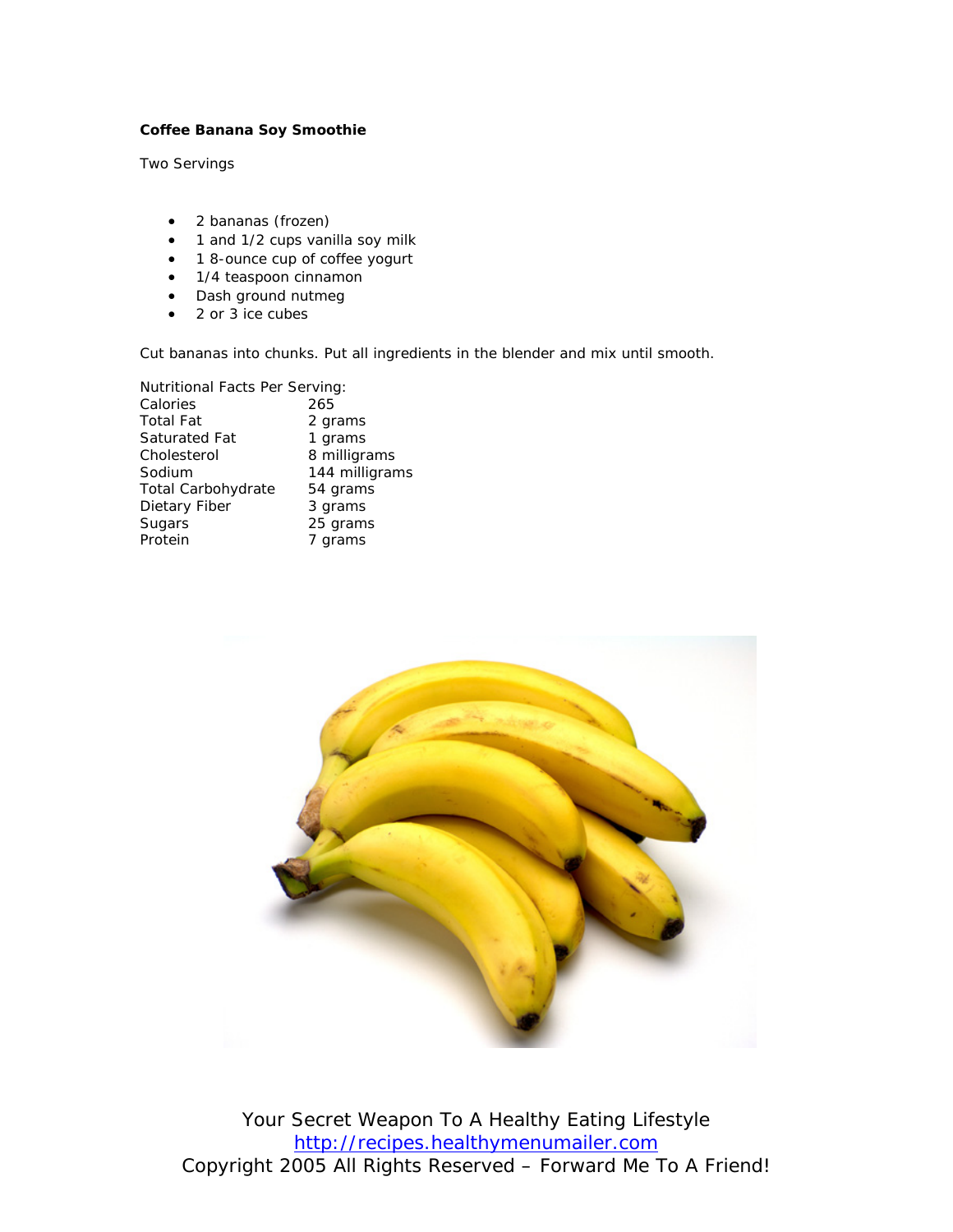## **Protein Blasts**

#### **Banana Berry Protein Shake**

One Serving

- 1 cup of berries (any mix)
- 1/2 banana
- 1/2 soy milk (or any kind of milk)
- 1 scoop any kind of protein powder (or if you don't have protein power add 1 egg white)
- 3/4 cup yogurt (your choice what kind)
- 1 cup ice

Add all ingredients to the blender and blend until smooth.

Nutritional Facts Per Serving: Calories 274 Total Fat **0 grams** Saturated Fat **0 grams** Cholesterol 4 milligrams Sodium 170 milligrams Total Carbohydrate 58 grams Dietary Fiber 7 grams Sugars 18 grams Protein 11 grams



One Serving

- 1 cup of skim milk
- 1 to 2 scoops of vanilla flavored protein powder
- 1 heaping tbs. of cocoa powder
- 1 sliced banana
- 1 tbs. of natural peanut butter
- 3-4 drops of stevia liquid (natural sweetener) if desired
- 4 or 5 ice cubes

Combine all ingredients in a blender. Blend until smooth.

Nutritional Facts Per Serving:

| Calories           | 240            |  |
|--------------------|----------------|--|
| Total Fat          | 1 grams        |  |
| Saturated Fat      | 0 grams        |  |
| Cholesterol        | 5 milligrams   |  |
| Sodium             | 129 milligrams |  |
| Total Carbohydrate | 50 grams       |  |
| Dietary Fiber      | 3 grams        |  |
| Sugars             | 23 grams       |  |
| Protein            | 9 grams        |  |

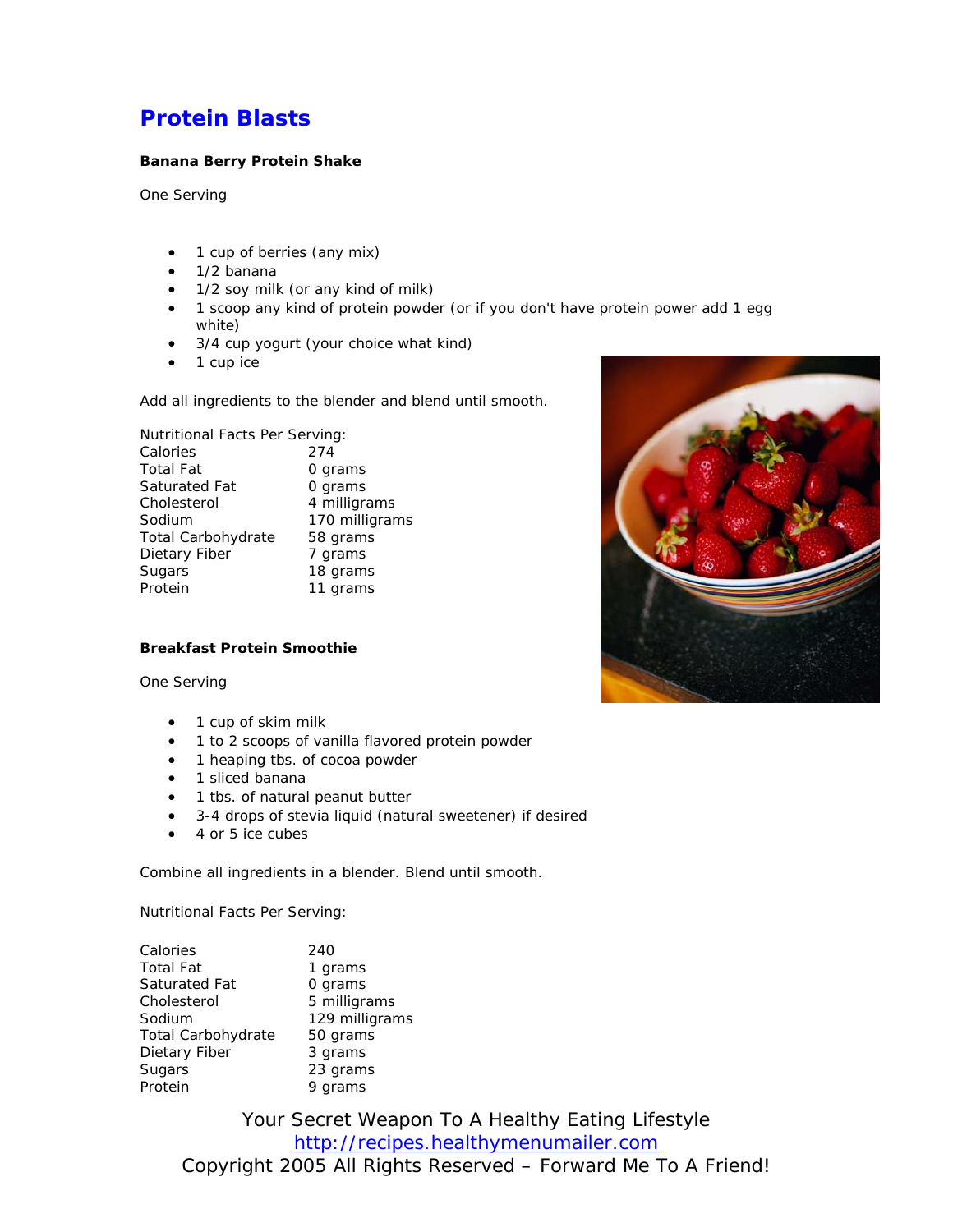## **Low Carb Smoothies**

#### **Low-Carb Strawberry Smoothie**

One Serving

- 1 cup frozen strawberries
- 1/4 cup soft tofu
- 1 cup milk
- 1 teaspoon Splenda
- 1 20-gram scoop of low-carb soy powder

Put all ingredients in the blender and mix until smooth.

| Nutritional Facts Per Serving: |                |
|--------------------------------|----------------|
| Calories<br>155                |                |
| Total Fat<br>0 grams           |                |
| 0 grams<br>Saturated Fat       |                |
| Cholesterol                    | 5 milligrams   |
| Sodium                         | 125 milligrams |
| Total Carbohydrate             | 32 grams       |
| Dietary Fiber<br>3 grams       |                |
| Sugars                         | 24 grams       |
| Protein                        | 10 grams       |



#### **Non-Dairy Peach Smoothie**

One Serving

- 1/2 frozen peach
- 1/4 cup soft tofu
- 1 cup soy milk
- 1 teaspoon Splenda
- 1 20-gram scoop of low-carb soy powder

Put all ingredients in the blender and mix until smooth.

Nutritional Facts Per Serving: Calories 70 Total Fat **0 grams** Saturated Fat 0 grams Cholesterol 0 milligrams Sodium 85 milligrams Total Carbohydrate 15 grams Dietary Fiber 0 grams<br>Sugars 11 grams Sugars 11 grams<br>Protein 2 grams 2 grams